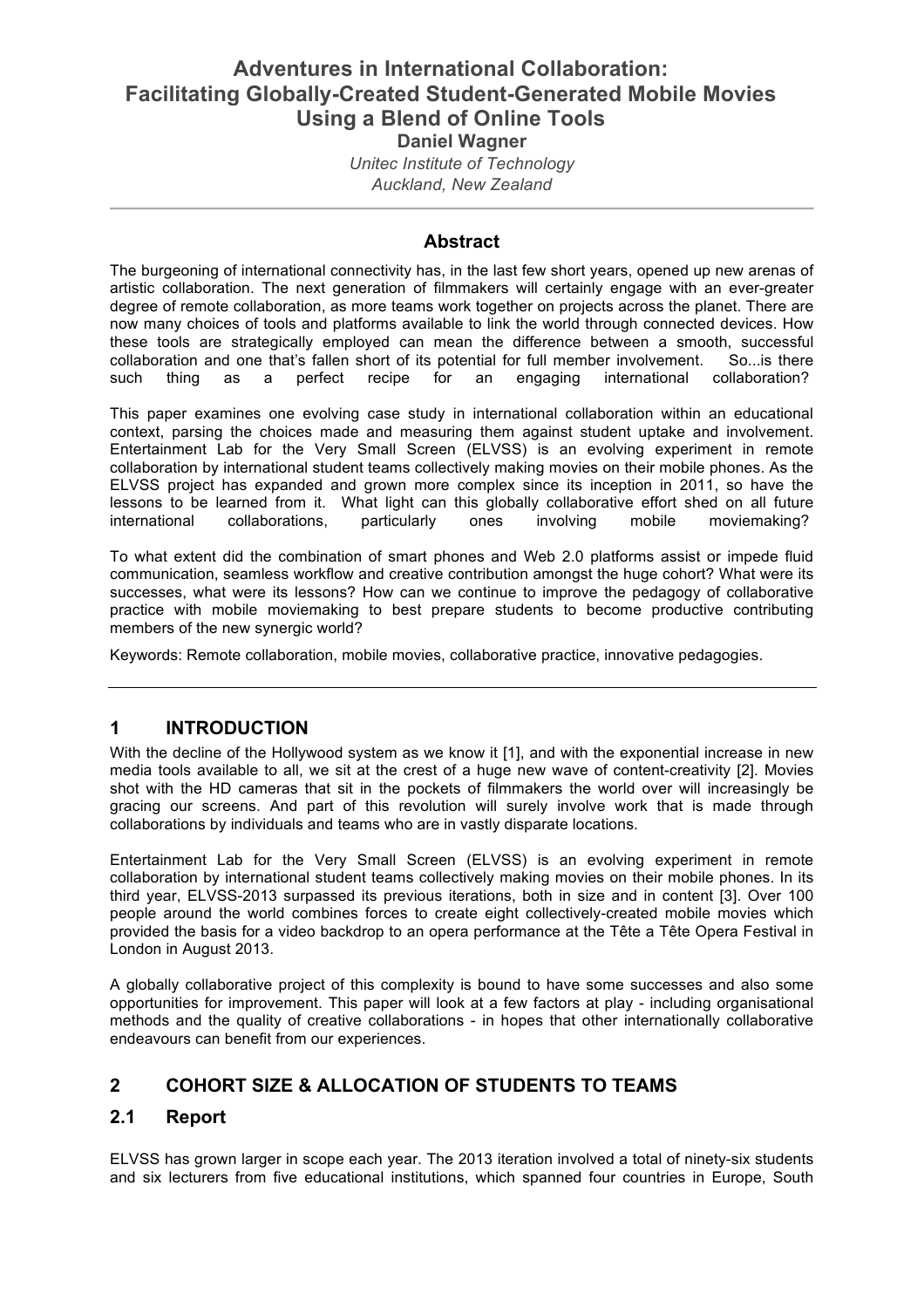America and Australasia. Suffice to say, ELVSS-13 was not a small project. Here are the participating schools and the amount of students from each:

- Salford (Manchester, UK): 54
- Unitec (Auckland, NZ): 13
- Université de Strasbourg (Strasbourg, France): 6
- Universidad Externado (Bogota, Colombia): 6
- AUT (Auckland, NZ): 17

The opera, entitled "State of Being", was written and performed in eight acts, ranging from five to thirteen minutes. We wanted to evenly assign the population of students (96) to the opera's acts (8). The no-brainer solution was to allocate twelve students to each act. However, one lesson learned from ELVSS-12 was that the larger each student team was, the fewer of them (proportional to the team) engaged meaningfully with the project. While one or two keen and engaged students in each team would take the lead in project contribution and organization, the others would disconnect and retreat, leaving those who stepped forward to do all the work. So large international teams compromised the collaborative nature of the project, and created an inequitable learning experience. This year, however, we were constrained by our numbers. We had ninety-six participants; this could not change. The opera had eight acts; this could not change. But we still needed smaller teams to maximize each student's engagement.

The way we handled this was to divide the cohort into eight Teams, corresponding to the eight acts. Then each Team of twelve was further sub-divided into three Groups of four people each. This would, we speculated, provide a more intimate and tight-knit working group with which to go forth and be creative. It would also provide more focus on each individual to pull their weight in the responsibilities related to various parts of the workflow.

As graphically illustrated in Fig. 1: the imbalance of school representation was the next significant issue we needed to tackle in our planning. Purely a factor of course enrolments, this imbalance challenged equitable distribution amongst the international teams.



Fig. 1 - Proportional distribution of institutional representation

In our early planning sessions, we discussed the students sorting out their own group distribution (in the social constructivist spirit of the project). But we thought better of it, realising that we were on a short schedule and that the self-sorting process would take an inordinate amount of time better spent on the project itself. So we worked out our own allocation system, based on the alphabet.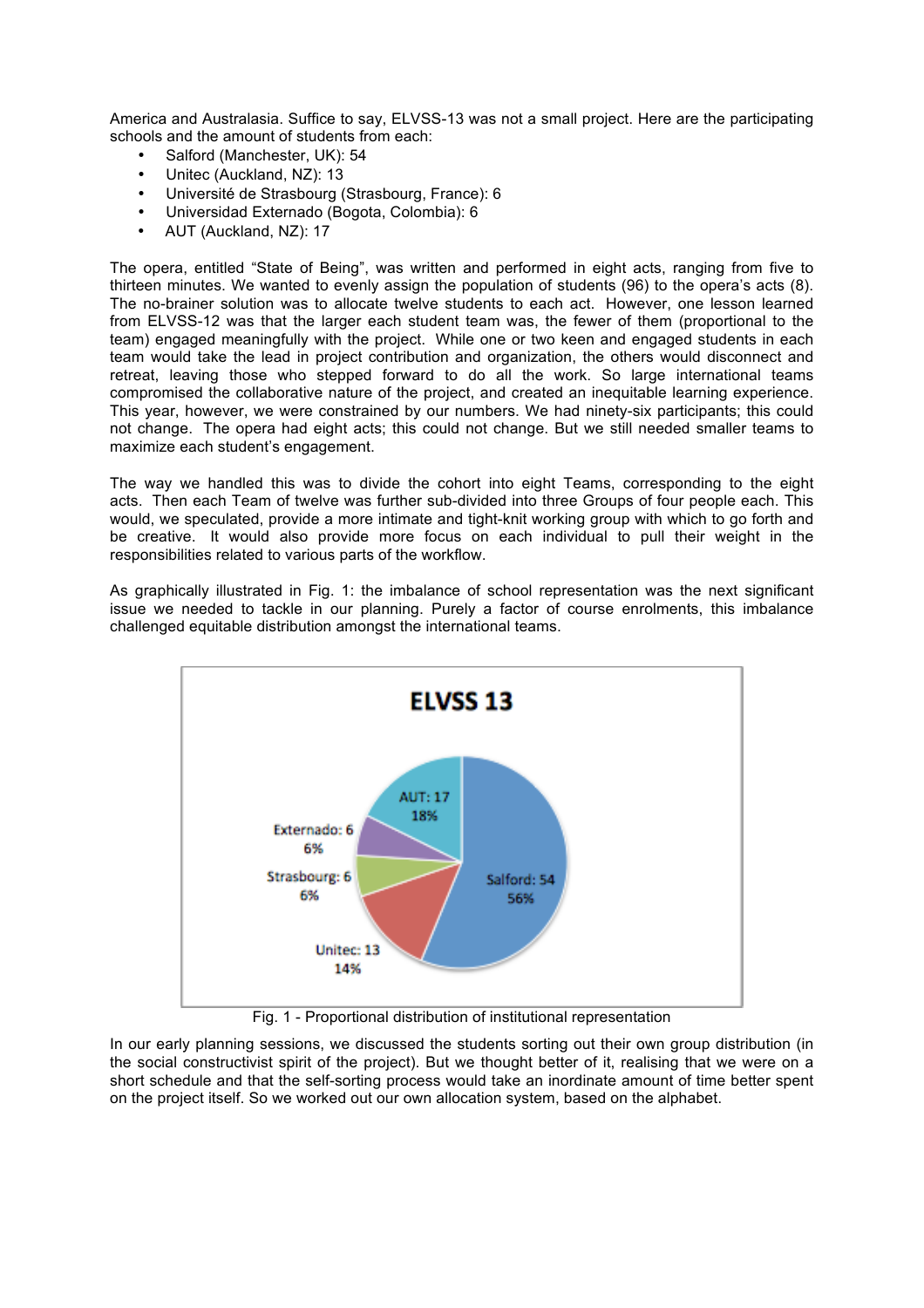|            |         |            |                                                    | <b>TEAM</b><br>(total: 8)                                                                 |                | <b>GROUP#</b><br>(total: 24)                                            |                |                         |                 |
|------------|---------|------------|----------------------------------------------------|-------------------------------------------------------------------------------------------|----------------|-------------------------------------------------------------------------|----------------|-------------------------|-----------------|
| total<br># | School  |            | amount<br>of<br>students<br>from<br>each<br>school | A)Love<br><b>B)Dance</b><br>C)Science<br>D)Jazz<br>E)Sex<br>F)Drugs<br>G)Death<br>H)Truth |                | (each<br><b>TEAM has</b><br>3 GROUPS<br>to that Act<br>of the<br>Opera) |                | contributing First Name | Surname         |
| 14         | Salford | Manchester | 1                                                  | $E - Sex$                                                                                 | E <sub>1</sub> |                                                                         |                | <b>Reiss</b>            | Anderson        |
| 15         | Salford |            | 2                                                  | $E - Sex$                                                                                 |                | <b>E2</b>                                                               |                | Faiz                    | <b>Barber</b>   |
| 16         | Salford |            | 3                                                  | $E - Sex$                                                                                 |                |                                                                         | E <sub>3</sub> | James                   | <b>Bishop</b>   |
| 17         | Salford |            | 4                                                  | F - Drugs                                                                                 | F1             |                                                                         |                | Kayleigh                | <b>Bradbury</b> |
| 18         | Salford |            | 5                                                  | F - Drugs                                                                                 |                | F <sub>2</sub>                                                          |                | Joseph                  | Cafferty        |
| 19         | Salford |            | 6                                                  | F - Drugs                                                                                 |                |                                                                         | F3             | Lewis                   | Carville        |
| 20         | Salford |            | 7                                                  | G - Death                                                                                 | G <sub>1</sub> |                                                                         |                | Diana                   | Castro          |
| 21         | Salford |            | 8                                                  | G - Death                                                                                 |                | G2                                                                      |                | Paul                    | Chambers        |
| 22         | Salford |            | 9                                                  | G - Death                                                                                 |                |                                                                         | G3             | Rob                     | Clark           |
| 23         | Salford |            | 10                                                 | H - Truth                                                                                 | H1             |                                                                         |                | <b>Taylor</b>           | Cole            |
| 24         | Salford |            | 11                                                 | H - Truth                                                                                 |                | H <sub>2</sub>                                                          |                | Simon                   | Coley           |
| 25         | Salford |            | 12                                                 | H - Truth                                                                                 |                |                                                                         | H3             | <b>Thomas</b>           | Cone            |
| 26         | Salford |            | 13                                                 | $A - Love$                                                                                | A <sub>1</sub> |                                                                         |                | Amy                     | Cook            |
| 27         | Salford |            | 14                                                 | A - Love                                                                                  |                | A2                                                                      |                | Shaun                   | Cooper          |
| 28         | Salford |            | 15                                                 | A - Love                                                                                  |                |                                                                         | A3             | Max                     | Dabrowski       |
| 29         | Salford |            | 16                                                 | B - Dance                                                                                 | <b>B1</b>      |                                                                         |                | Ryan                    | Deane           |
| 30         | Salford |            | 17                                                 | B - Dance                                                                                 |                | <b>B2</b>                                                               |                | <b>Thomas</b>           | Deegan          |
| 31         | Salford |            | 18                                                 | <b>B</b> - Dance                                                                          |                |                                                                         | <b>B3</b>      | John                    | <b>Dipper</b>   |
| 32         | Salford |            | 19                                                 | C - Science                                                                               | C <sub>1</sub> |                                                                         |                | James                   | Dominey         |
| 33         | Salford |            | 20                                                 | C - Science                                                                               | E <sub>1</sub> |                                                                         |                | Nathan                  | Freeman         |
| 34         | Salford |            | 21                                                 | C - Science                                                                               |                |                                                                         | C3             | Christopher             | Gainsbury       |
| 35         | Salford |            | 22                                                 | $D -$ Jazz                                                                                | D <sub>1</sub> |                                                                         |                | <b>Dionne</b>           | Grailey         |
| 36         | Salford |            | 23                                                 | $D -$ Jazz                                                                                |                | D <sub>2</sub>                                                          |                | Paul                    | Handforth       |
| 37         | Salford |            | 24                                                 | $D -$ Jazz                                                                                |                |                                                                         |                | D3 Michael              | Jones           |

Fig. 2: a sample of the ELVSS roster.

| <b>Group A1</b><br>τ                                     | <b>Group A2</b>                             | <b>Group A3</b>                                |
|----------------------------------------------------------|---------------------------------------------|------------------------------------------------|
| <b>UoS</b> . Amy Cook<br>$\mathbf{o}$                    | .Shaun Cooper<br><b>UoS</b>                 | ·Max Dabrowski<br><b>UoS</b>                   |
| ·Joe O'Neill<br><b>UoS</b><br>Ŋ                          | .Aswin Patson<br><b>UoS</b>                 | <b>UoS</b><br>.Kyle Pepper                     |
| <b>AUT</b><br>Sam Kim<br>e                               | <b>UNI</b><br>.Clare Florence<br><b>TEC</b> | $\mathsf{co}$<br>.Camila Trivino               |
| ·Daniel Steven Gonzalez -<br>$_{\rm CO}$                 | . Claire Wolff<br><b>FR</b>                 | <b>UNIT</b><br>. Byron Gibbons<br>EC           |
|                                                          |                                             |                                                |
| <b>Group B1</b><br>D                                     | <b>Group B2</b>                             | <b>Group B3</b>                                |
| . Ryan Deane<br><b>UoS</b><br>a                          | . Thomas Deegan<br><b>UoS</b>               | <b>UoS</b> •John Dipper                        |
| <b>UoS</b><br>. Daniel Phillips<br>'n                    | .Kyle Quinn<br><b>UoS</b>                   | <b>UoS</b> . Mohammad Karimaghaie              |
| ·Pavla Fuertes<br>c<br>co                                | <b>UNI</b><br>.Rowan Hopkins<br><b>TEC</b>  | <b>AUT</b><br>. Alisha Brunton                 |
| <b>UNI</b><br>· Fraser Grut<br>e<br>$\sim$<br><b>TEC</b> | FR.<br>· Quentin-Remi Fuchs                 | <b>UNI</b><br>.Oscar Lottermoser<br><b>TEC</b> |
|                                                          |                                             |                                                |
| Group C1<br>s                                            | Group C <sub>2</sub>                        | Group <sub>C3</sub>                            |
| c<br><b>UoS</b><br>· James Dominey<br>J.                 | <b>UoS</b><br>·Stefan Kabakchiev            | <b>UoS</b> . Christopher Gainsbury             |
| <b>UoS</b><br>· Joshua Skarratts<br>e                    | <b>UoS</b> . Nikoly Stoychev                | <b>UoS</b> Joe Taylor                          |
| n<br><b>AUT</b><br>. Cory May<br>c                       | . Brandon Johnston<br><b>AUT</b>            | <b>AUT</b> . Kendall Watt                      |
| UNI<br>. Anthony Mitchell<br>e<br><b>TEC</b>             | UNI<br>· Nick Simpkin<br><b>TEC</b>         | ·Laura Delgadillo<br>$\infty$                  |
|                                                          |                                             |                                                |
| <b>Group D1</b><br>M                                     | Group D <sub>2</sub>                        | <b>Group D3</b>                                |
| .Dione Grailey<br><b>UoS</b><br>u                        | .Paul Handforth<br><b>UoS</b>               | UoS .Michael Jones                             |
| · Simon Teasdale<br><b>UoS</b><br>s                      | · Nick Vernon<br><b>UoS</b>                 | <b>UoS</b> .Ronaldo Villca-Choque              |
| <b>UNI</b><br>· Sharma Woodroffe -<br>î<br><b>TEC</b>    | . Lusy Hawkins<br><b>AUT</b>                | ·Seulra Kwon<br><b>AUT</b>                     |
| · Lorena Diaz<br>c<br>co                                 | UNI<br>. Ting Zhu<br><b>TEC</b>             | <b>UNI</b><br>· Sandy Wijetunge<br><b>TEC</b>  |

Fig. 3: This is a graphic of the divisions by Team/Group.

This image is one of two charts, and as such, represents half of the cohort.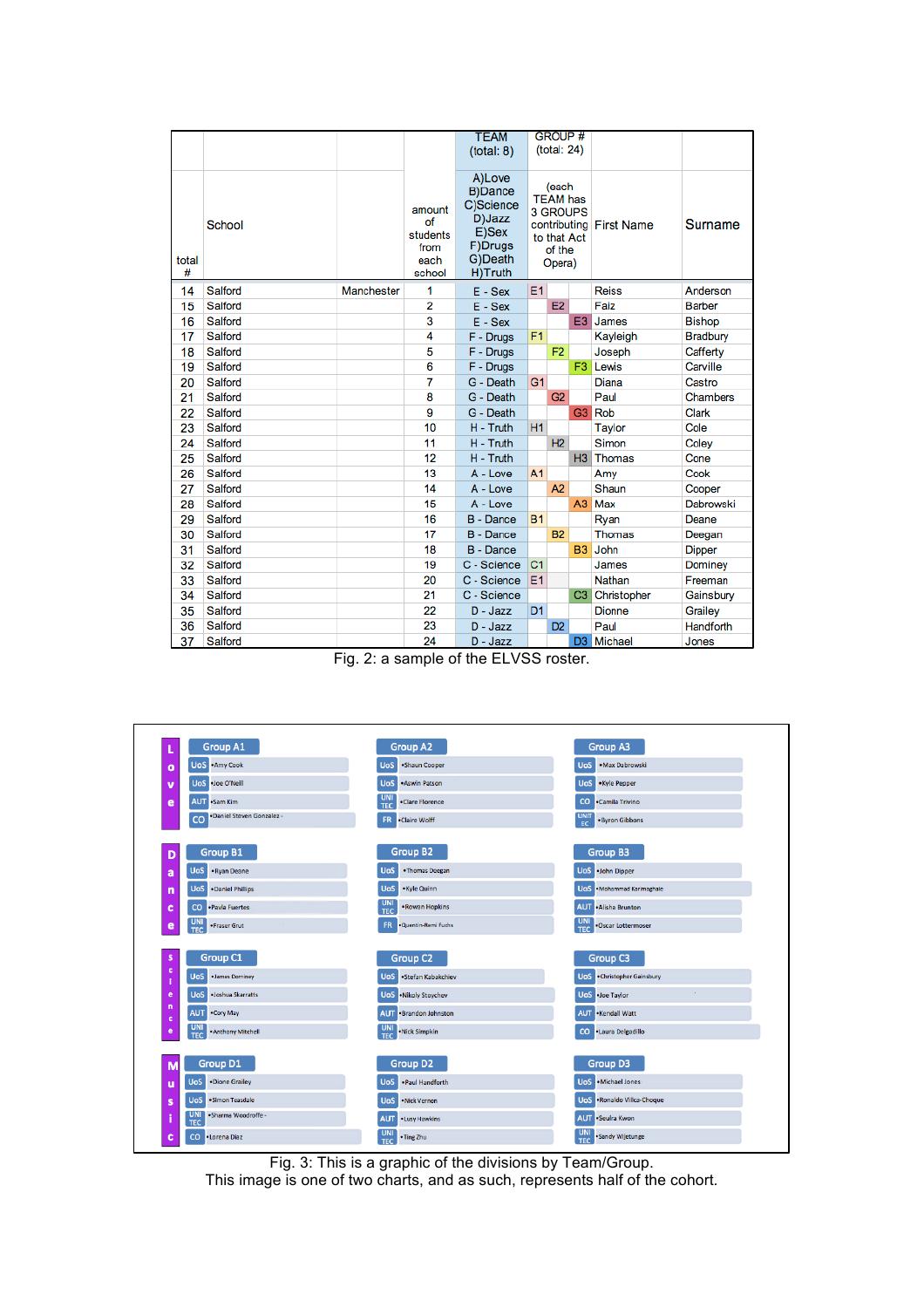As you see, due to the enrolment proportions, each Group had two Salford (UoS) students; some had three. Since we limited our Group sizes to four members, the result was that no one from the schools other than UoS was able to be in a Group with any of their own classmates. This was brought up by several students in their reflections as something they would have valued.

## **2.2 Discussion**

The sheer size of the student population of ELVSS-13 ultimately proved to be a distraction from both the quality of the students' experience and the quality of the output.

We resolved to avoid, in future ELVSS iterations, projects which require a specific quantity of outputs (such as the eight acts in this case), concentrating instead on fostering small autonomous teams who feed individual content into larger theme-based projects which can have as many outputs as interest generates. Then, ELVSS will remain flexible to accommodate as many or as few students as are involved.

We also agreed to explore methods of pre-ascertaining students' level of enthusiasm and sense of connectedness with the concept of international collaboration. Perhaps those who display interest in mobile moviemaking in general, but not so much in international collaboration, can be streamed into separate satellite projects within each individual class, keeping the international experience for those who have a clear understanding of its importance. This, of course, would necessitate each lecturer (with large class sizes) managing two simultaneous projects (and assessments), but perhaps this is the price for a more robust global engagement. The goal here is to find ways to keep small international teams, despite large cohort sizes.

Another factor discussed in the Lecturer's ELVSS Debrief was the criteria by which we allocated the students into Teams and Groups. In our efforts to allocate impartially, we simply took our cue from the alphabetical listing of the students (see Fig. 2). In retrospect, this method might have inadvertently given rise to a "mismatch" of the groups. As it turned out, the keen ones in one country were grouped with less enthusiastic ones in other countries. This led to a less-than-satisfying experience for those who really wanted to make the most of working with others from different lands.

Furthermore, each of the different classes of students from the various schools were coming at the project from different disciplines. [This is due to the fact that we lecturers, mobile movie enthusiasts all, each teach into different disciplines.] The Salford participants are in a course called Social Technologies, which sits inside a Sound and Acoustics programme; the Unitec participants are all film students (with specialisations such as Camera, Production, Sound, Editing, Directing and Writing); the AUT participants are Graphic Design students; the Externado participants are enrolled in an Audiovisual Language course and the Strasbourg participants are studying motion graphics. In our desire to level the playing field, we chose to look past these discipline differences. In so doing, we might have missed a golden opportunity for specialisation-specific participation.

In future, rather than underplaying their discipline differences, we will endeavour to celebrate and utilise them so that each class group can contribute according to their training. Prior to launching the main internationally collaborative mobile movies project, we might ask each local cohort to collaborate as a class to create small mobile movies about their area: Graphics Design basics; Filmmaking basics; Sound Design basics, etc. This applied exercise in peer learning would give each local cohort an opportunity to practice collaboration within the class group prior to taking it out into the world at large; it would allow students from each locality to exchange information with students from the other localities, and to share with them their area of developing expertise, increasing everyone's familiarity with one another, and with each others' learning. By teaching each other the basics of their field, students will be building bridges of specialist understanding that can only raise the quality of all of their mobile movies in the major project. As ELVSS is an exploration of new pathways for user-generated content, beginning the project with the students sharing knowledge with one another through mobile moviemaking is one way of utilising the creative pedagogical possibilities offered by mobile phones.

# **3 PROJECT MANAGEMENT VS. CREATIVE COLLABORATION**

# **3.1 Report**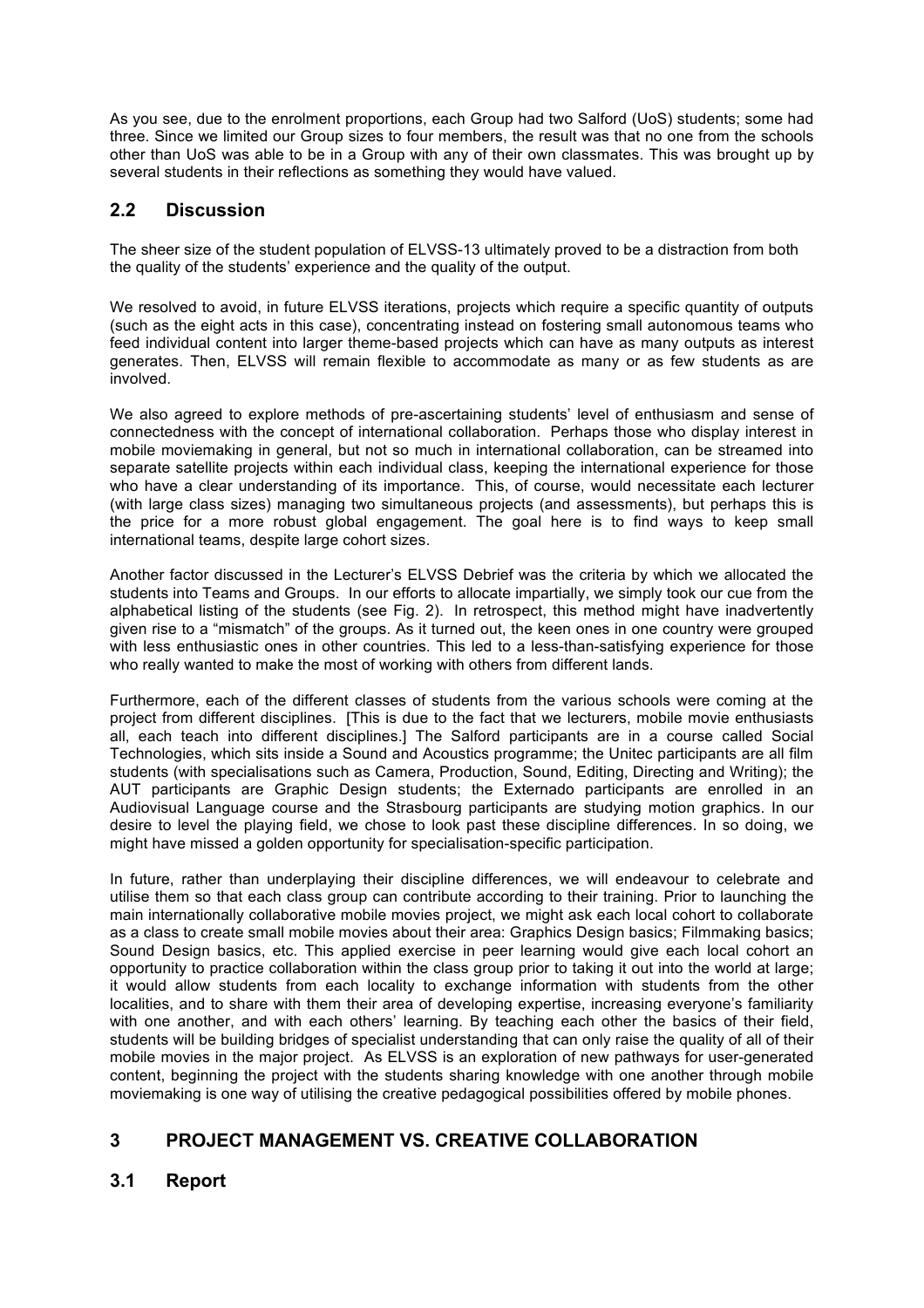Coordinating international schedules was particularly complicated this year, due, in part, to differing academic timetables between the northern and southern hemispheres. This afforded a very narrow window for simultaneous participation by all institutions. An added layer of complication was created by the scheduling differences of the specific learning modules in which ELVSS was placed within each institution. As a result, there was only one week during which the entire global cohort was all in class at the same time! One thing that was important for us was to continue the tradition we'd begun with ELVSS 12, where all the students in all institutions participated in one giant "Great Global Hangout" to kick off the project. In this event, all the classes arranged to be online at the same time (8am in NZ; 10pm in France) - each class sharing one computer in their classroom, as that locality's Hangout portal - all saying, effectively "hello! here we go!". It's a high-energy way to begin and everyone immediately gets the power of international collaboration. However, as Unitec was just beginning our semester's work, Salford was just about to go on Easter holiday for two weeks. So once the project brief was circulated to all students, they needed to immediately dive in and begin their collaborations forthwith. This was less than desirable, as we had precious little time for the students to imbue themselves in the mobile aesthetic [4], or to get to know their teams before jumping into making.

## **3.2 Discussion**

Partially due to these externally imposed scheduling constraints, the quality of the creative collaboration was not what we feel it could have been. Potentials were missed because of our (necessary) focus on project management and on meeting our deadline rather than on the authentic creative journey of the participants. The extreme complexity of this project was managed capably, but what suffered was the spirit of creative adventurousness we'd hoped would be present. The project itself was innovative, but the content could have been more so. In future iterations, we will prioritise innovative content over the accomplishment of a single huge coordinated effort.

Future strategies for raising the quality of authentic (socially constructive) creative collaboration involve ensuring we have enough time to mindfully explore the areas of mobile social media, creative collaboration and mobile artistry with the students prior to beginning the central project. We've resolved to design this teaching together (in our Hangouts) so that all the students in every country would be exposed to more or less the same material. The course work could involve showing and deconstructing curated examples of strong, innovative mobile artistry, then giving them in-class exercises involving creative provocations prior to co-creating internationally. This, we feel, might nurture more original, imaginative work.

As regards delivery methods, we feel that it would be valuable if we lecturers, all of whom have different foci to our work, could teach the entire international cohort for one class each, much as the students will do with one another in the specialisation-specific mobile tutorials discussed above.

The crew roles on the major global project might reflect some of those specialisations. But then again, now that everyone has learned the basics of one another's' crafts, perhaps some people would like to swap roles.

The basic responsibilities on a 4-person international team might look like this:

- 4 people (all) write story together
	- $\circ$  plan story so that some is shot in each country
- all 4 shoot footage
- 1 person sound design (or 2 collaborating)
- 1 person edits (or 2 collaborating)
- 1 person titles (or 2 collaborating)
- 1 person is storyteller (or 2 collaborating) on the team's journal blog

### **4 PLATFORMS FOR COLLABORATION**

#### **4.1 Report**

The central information source was a Wordpress blog [http://elvss2013.wordpress.com/], used to explain how the project works, to define its parameters, to provide links out to the other projectsupporting platforms and to provide information updates as they occurred.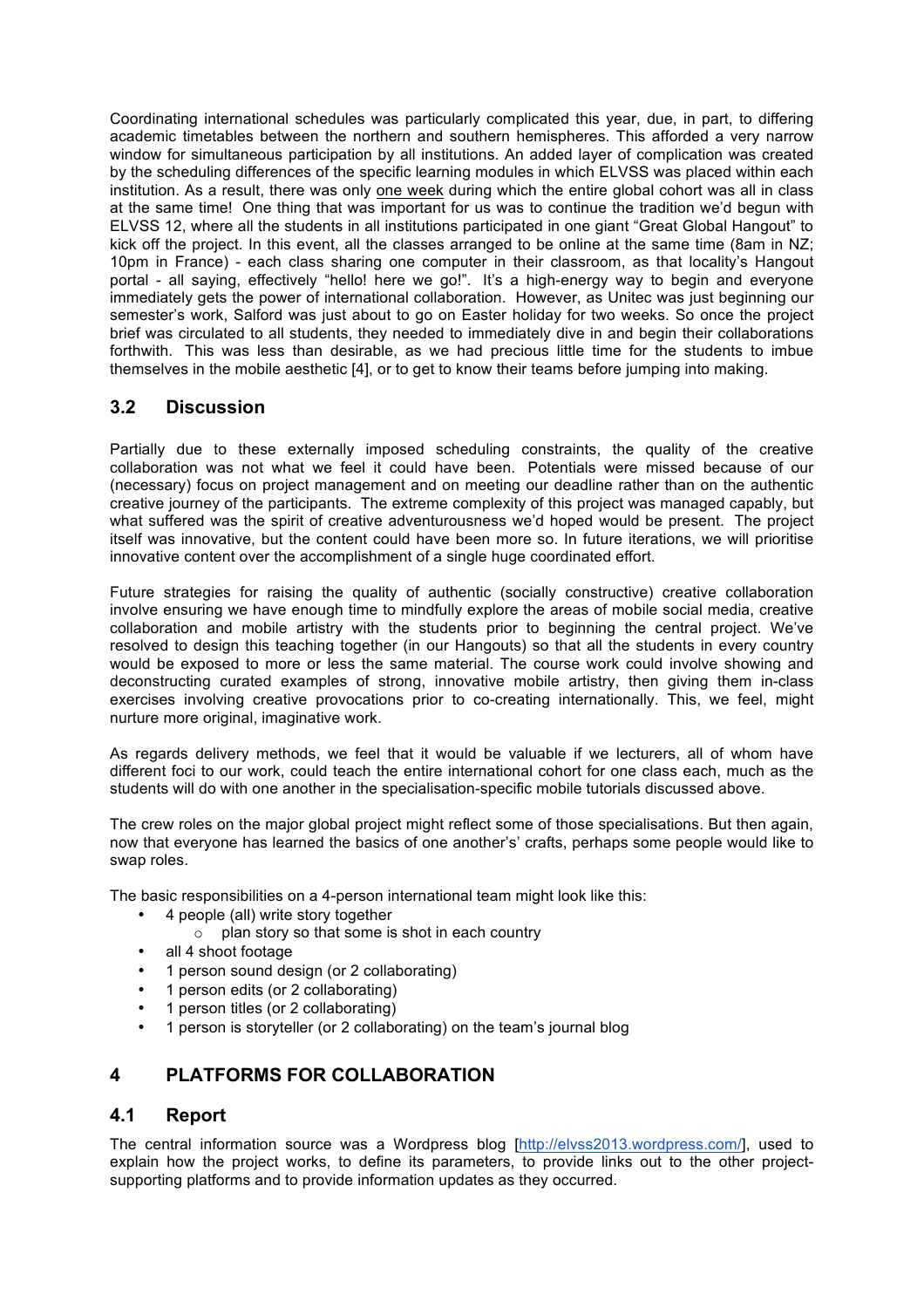Each Group was required to create a Google Drive Document page as a central place for collaborative discussion. Additionally, each Team was required to maintain a WordPress blog, to journal their project participation, embed their final edited contributions and to lodge their VLOG reflections on the entire experience. Groups were also required to have regular Google+ Hangouts to collaborate on their video. This was the ideal forum for discussions around how to interpret their one-word provocation, what would be shot, by whom and in what country, and how they would assemble it.

As we lecturers had collaboratively created and maintained both ELVSS 12 and ELVSS 13 through many long discussions using Google+ Hangouts, we also directed the students to do the same. Groups were required to hold regular team hangouts - recorded, using "Hangouts on Air" – to collaborate on planning their team's video. This was the ideal forum for discussions around how to interpret their one-word provocation: what would be shot, by whom and in what country, and how they would assemble it. Additionally, we advised them to try for deeper, more abstract discussions about meaning, overall creative direction of their piece, as well as pinpointing specifics such as colour palette, featured textures, movement, types of framing, etc.

### **4.2 Discussion**

Some ELVSS 13 participants gave Google Docs a half-hearted try as a collaborative tool, then migrated swiftly to Facebook. Others just started Facebook groups immediately, not even dipping their toes into G-Docs. Their preferences, they explained, were rooted in their familiarity with Facebook as well as the push notifications (missing from G-Drive Documents) whenever someone posts.

There were a few reasons why we feel Google Drive is a more appropriate tool for this type of collaboration, not the least of which is the transparency. As a collaborative educational project, student conversations should be visible to all involved. A G-Doc is a central "place" that enables both synchronous and asynchronous discussions, and one that contains no other distracting content. It can be used synchronously, for instance, for live remote collaborative creative brainstorming sessions, where ideas can be quickly added by anyone anywhere to a "thinking" document. For lecturers, the ability to see the revision history is helpful to monitor student involvement for assessment purposes.

But FB was their collaborative platform of choice, which raises the question of prescription vs. selfdetermination in the choice of creative platform. How important is it actually that students comply with our choice of collaborative tool if their choice is working well for them? Is the onus not on us to move over to Facebook, merely requiring them to add us to their groups? What is the appropriate amount of control for us to exercise in the management of a student-centered collaboration such as this? This gravitation to the familiar reinforces Selwyn's observations that, in fact, "young people's engagements with digital technologies are varied and often unspectacular" [6].

Organising their Hangouts was another challenge for the students. With New Zealand and Europe half a day apart (and a six-hour gap from Colombia), the time difference proved a major stumbling block for them. As a result, Hangout uptake was not what it could have been. For us, the lecturers, Hangouts have been the heart of our collaborative endeavor in planning ELVSS each year. But most of the students found scheduling sessions for late at night or very early in the morning (particularly the latter) quite daunting. These perceived obstacles outweighed for them the benefits that videoconferencing can bring to a remote collaboration. In future, it might help the students to reframe Hangouts if they become more personally connected to their international teammates earlier in the project (as is mentioned above)

### **5 CONTENT**

#### **5.1 Report**

In both 2012 and 2013, the content of the internationally collaborative mobile movies was predetermined by the group of lecturers who planned and delivered ELVSS.

In ELVSS 12, students were directed to create pieces around the theme of *environmental sustainability*. A great opportunity, it was reasoned, to address a global issue globally. They were also asked to choose a film *genre* in which to frame their story.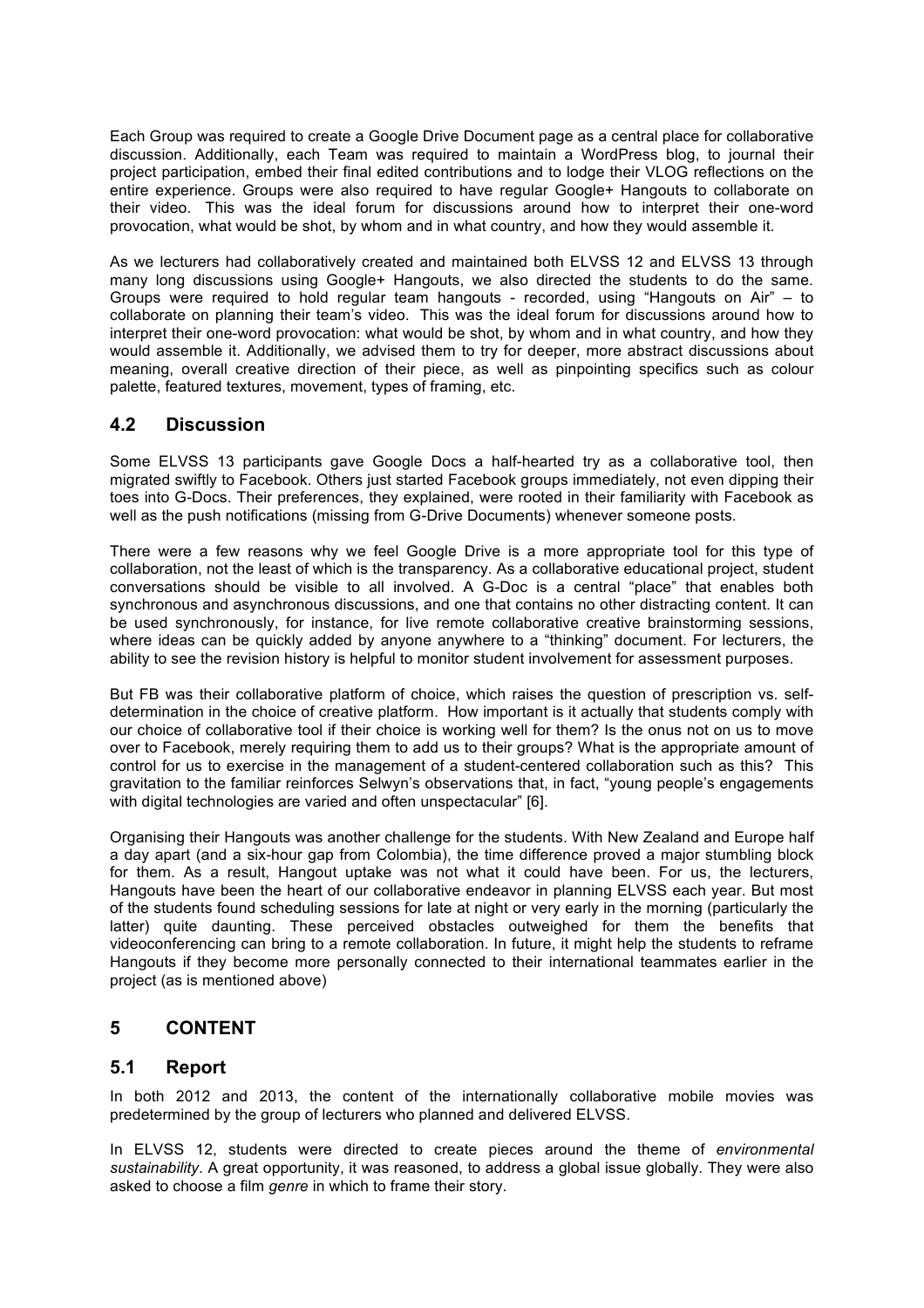For ELVSS 13, there were also two content guidelines the students needed to adhere to.

1. Duration: The outcome of each Team's piece had to be of a particular duration in order to adhere to the specific length of each "State of Being" act. The different Teams dealt this with in two different ways:

- Some Teams decided just to shoot a bunch of stuff within their component teams, and then one brave Team member would singlehandedly cut it all together;
- Others followed a system developed by our Colombian lecturer, Felipe Cardona. Nicknamed "The Cardona Method", this system simply took the total deliverable segment duration (e.g. 504 seconds) and divided it by the number of people having to supply video for it (e.g. 12). The resulting amount of time (42 seconds) was the amount each participant needed to supply.

2. Provocations: Each act of "State of Being" had a one-word title. They were: 1-Love; 2-Dance; 3- Science; 4-Jazz; 5-Sex; 6-Drugs; 7-Death; 8-Truth.

The Teams, comprised of their component Groups, were challenged (by their Lecturers) with abstractly spinning these provocations into imagery which addressed these words - in however obtuse a fashion they desired.

#### **5.2 Discussion**

Except for a few standout examples, the creative edge was left wanting to be sharpened quite a bit in both iterations. It's our observation that the students never fully connected to the provocations in either 2012 or 2013.

For example, while we were careful to explain to our students that it was best not to interpret *State of Being*'s one-word prompts literally, they were hard-pressed to create the visual poetry we'd hoped they would. So, "Love" contained images of couples; "Science" showed test tubes; "Death" contained images of cemeteries, etc.

As stated above, due to conflicting academic schedules that provided an insufficient window for teaching and learning the supporting concepts, we lacked the time to focus on creative risk-taking and the courage to make oblique visual choices. When given new types of content guidelines, in an idiom that is also new, students will glom on to the specifics of the guidelines as if to a lifeline. There's just too much newness at once; we've found that we need to scaffold the new items. There remains the tension, though, "between the need for scaffolding and frameworks and the removal of constraints that temper creativity and authenticity" [6]. Finding that balance is sort of the holy grail in the ELVSS quest.

Looking at the overall quality of the 2013 outcome, we've arrived collectively (in the lecturer debrief) at this realization: In prior situations (which we've each experienced in our own teaching), when students are given cameras and told to just go out and shoot anything they want to, the footage that comes back has a much freer, more adventurous and creatively edgy feel to it than the material they return when they're asked to conform to a more specific content brief.

So we've resolved to refrain from prescribing any content parameters. Instead, we will allow the participants to determine their own by asking those who wish to offer ideas (about story or technique, style or method) to put them forward. All participants will then vote on which of these they choose to be involved with, thereby choosing which team they join (with the only limitation being team size perhaps one member from each country). In this way, they will be travelling on their own journey to their very own destination.

#### **6 WORKFLOW**

#### **6.1 Report**

We purchased a 100GB Dropbox account and organised it in folders by Team/Group, so that the students would have a place to store all their raw footage, uploaded directly from their mobiles. The plan was that they would then download their selected takes from Dropbox and upload them to YouTube Editor. The projects all sat on the ELVSS2013 YouTube Channel, to which all participants had the login details. An editor chosen from each Group would edit the Group's piece in YouTube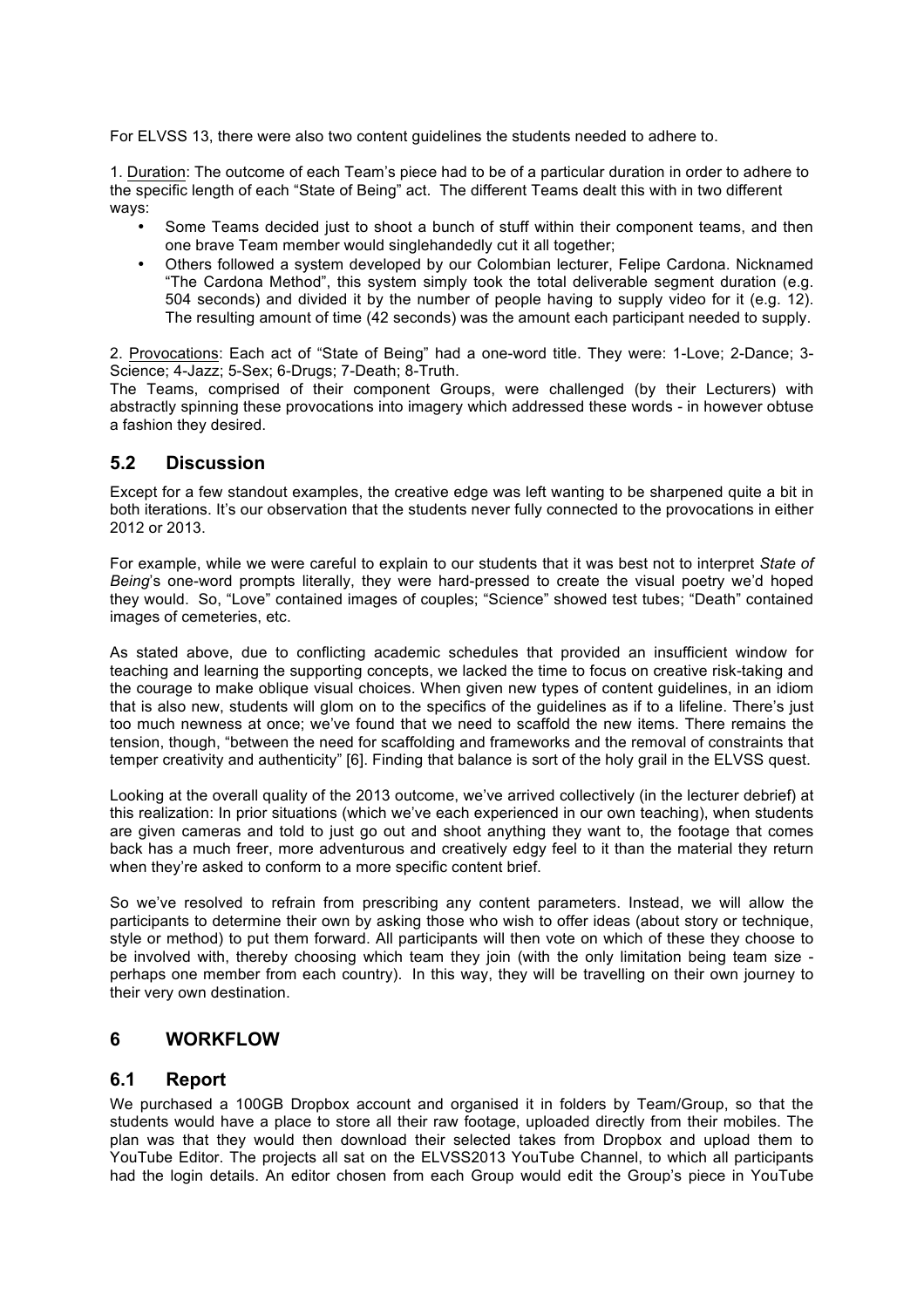Editor. Then someone chosen from each Team would assemble the videos made by the three Groups in that Team to produce the final video for that act of "State of Being".

## **6.2 Discussion**

There was an approximately 75% uptake of this method. Most of the students uploaded raw footage to the ELVSS Dropbox, and many of them utilised the collaborative aspect of YouTube Editor. A few students chose to bring the footage into their local NLE, such as Avid, Premiere or FCP, and cut them there. In the end, 8 of the 13 Unitec students (most of whom are motion picture Editing students) made final cuts of each of the State of Being acts, packaging the material contributed by each team. This was submitted to the State of Being video curators (one of the lecturers plus one creative contributor to the opera), who then took the material and heavily filtered it to give it a consistent, abstract look. The State of Being curators reported to the opera itself, and were responsible for adapting the material from the students to most appropriately fit the opera's creative requirements.

Our intention with Dropbox and YouTube Editor was to provide the participants with a post-production superstructure within which they could create. But upon reflection, we surmised that the students might have been more keen to participate in the post workflow had these spaces been their own.

The students, most of whom are very plugged-in, internet-and-app-savvy digital citizens, still had a hard time wrapping their heads around this Web 2 workflow. The utter newness of the whole project itself - from mobile phone moviemaking and using Hangouts to collaborating with co-makers across the globe - involved a bit of a framing shift for some towards moviemaking in the first place. And then being asked to store their raw footage on someone else's Dropbox and YouTube, it's been suggested, might have been a step that not everyone wanted to take.

In future versions, we will still offer the YouTube Editor option for collaborative editing, unless something better comes along (we looked seriously at WeVideo, but the resolution limitations and the pricing structure caused us to turn away). And we may just ask the students to supply their own Dropbox (if they feel they need it).

### **7 SUMMARY**

In their reflections, many of the students very much appreciated having had the opportunity to participate in this global mobile movie project. They would loved, however, to have had the opportunity to get to know their international collaborators a bit more - and to have been able to do a bit of project work with their own classmates as well. Additionally, they would have liked a bit more time at the beginning to ensure they were familiar with both the hardware and the collaborative platforms.

This feedback directly confirmed our suspicions about the apparent disconnectedness of many, and provides a clear road toward course improvement for 2014.

From the rich insights gained from ELVSS 2013, the following comprises our marching orders for next year. We hope this combo of tools and strategies deepens the functionality of the ELVSS project:

- Strive for an even distribution of participants between localities;
- Ensure that each international team is smaller;
- Rather than prescribe the content, let the participants decide what they want to make a movie about;
- Design simpler parameters for the project
	- o no pre-set programme durations to conform to
	- o only one level of team [no Groups and also Teams; too confusing];
- Celebrate differences between specialisation frames of reference and let that determine type of contribution;
- Each local class do one small project together whereby they teach other students the basics of their specialisations (peer learning);
- Align curricula so all ELVSS lecturers can teach each other's classes about mobile aesthetics, artistry and possibilities offered by the tools;
- Perhaps incorporate FB in our palette of mobile social media;
- More student ownership of workflow